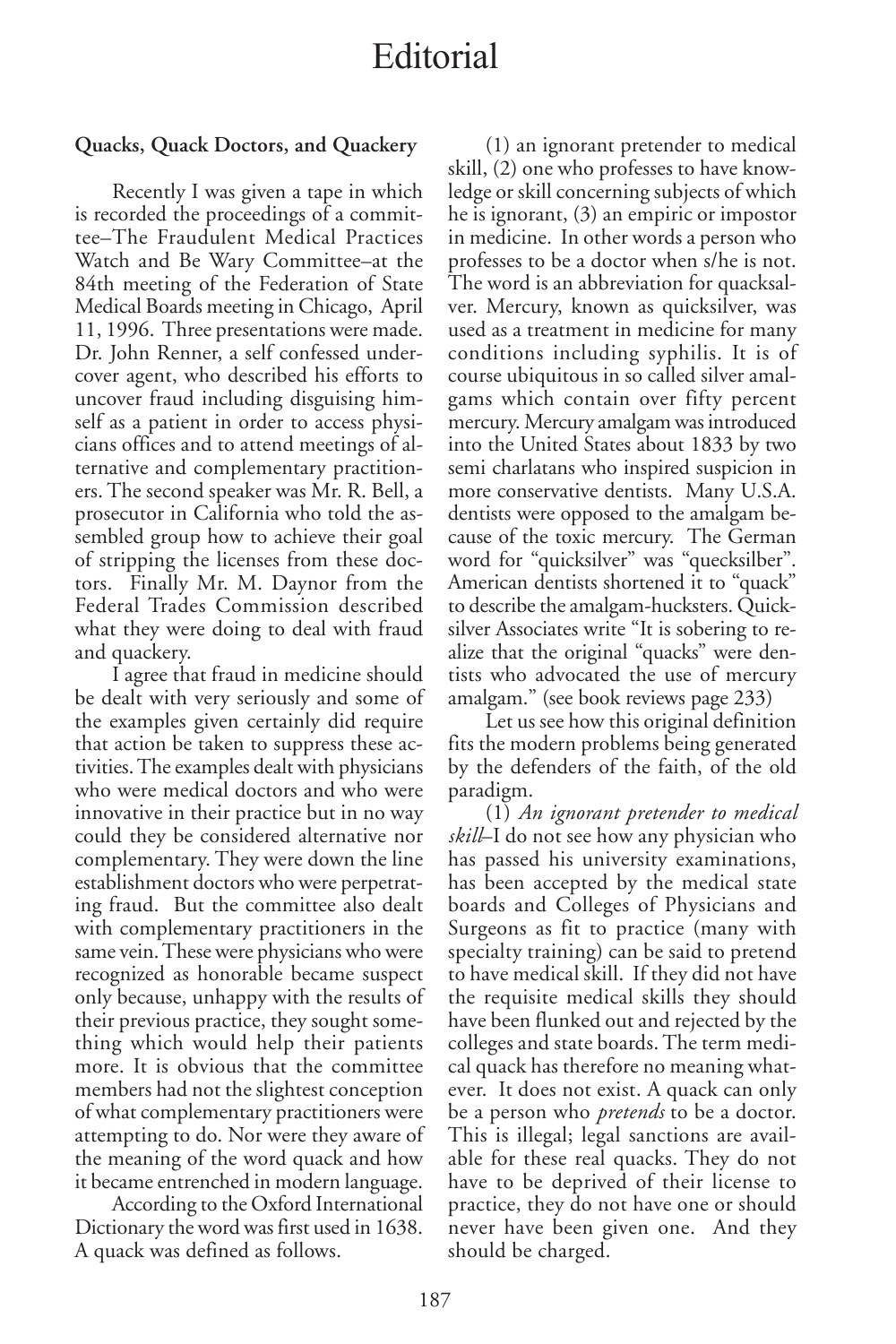(2) *One who professes to have knowledge or skill concerning subjects of which he is ignorant.* One of the main concerns of this committee was the use of chelation therapy. They appear to be really fearful of the American College of Advancement in Medicine (ACAM). But before the committee can legitimately be critical of this procedure one would expect that they would have knowledge and skill concerning this subject. In fact they appear to be almost totally ignorant of the subject, how it is used and the results that are obtained. On the other hand, the people they have labeled as quacks do have the skill and knowledge about the treatment they have been using for so many years on over one million patients.

(3) *An empiric or impostor in medicine.* Empiric is defined as follows (1) one of the sect of ancient physicians called Empirici who drew their rules of practice only from experiences (2) one who in matters of science relies solely upon observation and experiment (3) one who practices phisic or surgery without scientific knowledge. Definition number 3 does not apply since the same argument I have used in the paragraph above deals with this. The first two definitions seem pretty good to me. Where would modern medicine have been without reliable observations and experiments. Thus being called an empiric is probably more of an honor since it describes what physicians should try to do.

Who is to be trusted more, an empiric who has seen the results of the therapy or a theoretician who on *a priori* principles knows that the treatment could not possibly work. Am I to be ignored after I have supervised five double blind controlled experiments beginning in 1953, after have seen the result of orthomolecular treatment on thousands of patients? Or should the theoretician, who believes my results are fictitious, because his blind adherence to theories tells him that no vitamin could possibly help any schizophrenic patients? Empirici should depend much

more on observation and much less on theories which in any event are evanescent and change every few decades. Would anyone today accept the explanation for how penicillin worked during the last war as being accurate today.

About three hundred years ago Dr. T. Sydenham, in London, nearly lost his license and was challenged to a duel because he had observed that following the old and ancient precepts for treating small pox increased the death rate. The theoreticians had believed for 1500 years that small pox was due to an increased head of pressure by the evil humours and that they had to be released by increasing body temperature (increasing fever). This they did by covering the unfortunate patients with too many blankets, closing the windows and giving them strong liquors. Dr. Sydenham observed that the death rate was much higher in the summer than in the winter. This observation was considered wrong since theory stated that the death rate should have been much less in the summer, as it was much easier to overheat people in England in the summer. They had no central heating. After Sydenham realized that the theory failed to predict the outcome of treatment he concluded the theory was wrong. He, in fact, would have been labeled a quack by this modern USA committee. He, therefore, changed his treatment by decreasing fever, by leaving open the windows and by allowing only the consumption of light ales. In other words he recommended easing or preventing fever and ample fluids. Is this not the treatment for fever today? Here we have a classic example of a physician, once classified a quack, who using the committee's definition, practised quack medicine, who is today considered the father of modern bedside medicine. If our committee had had their way 300 years ago we would still be treating fever by increasing it, by keeping the air hot and humid and by feeding our patients whiskey, scotch and bourbon.